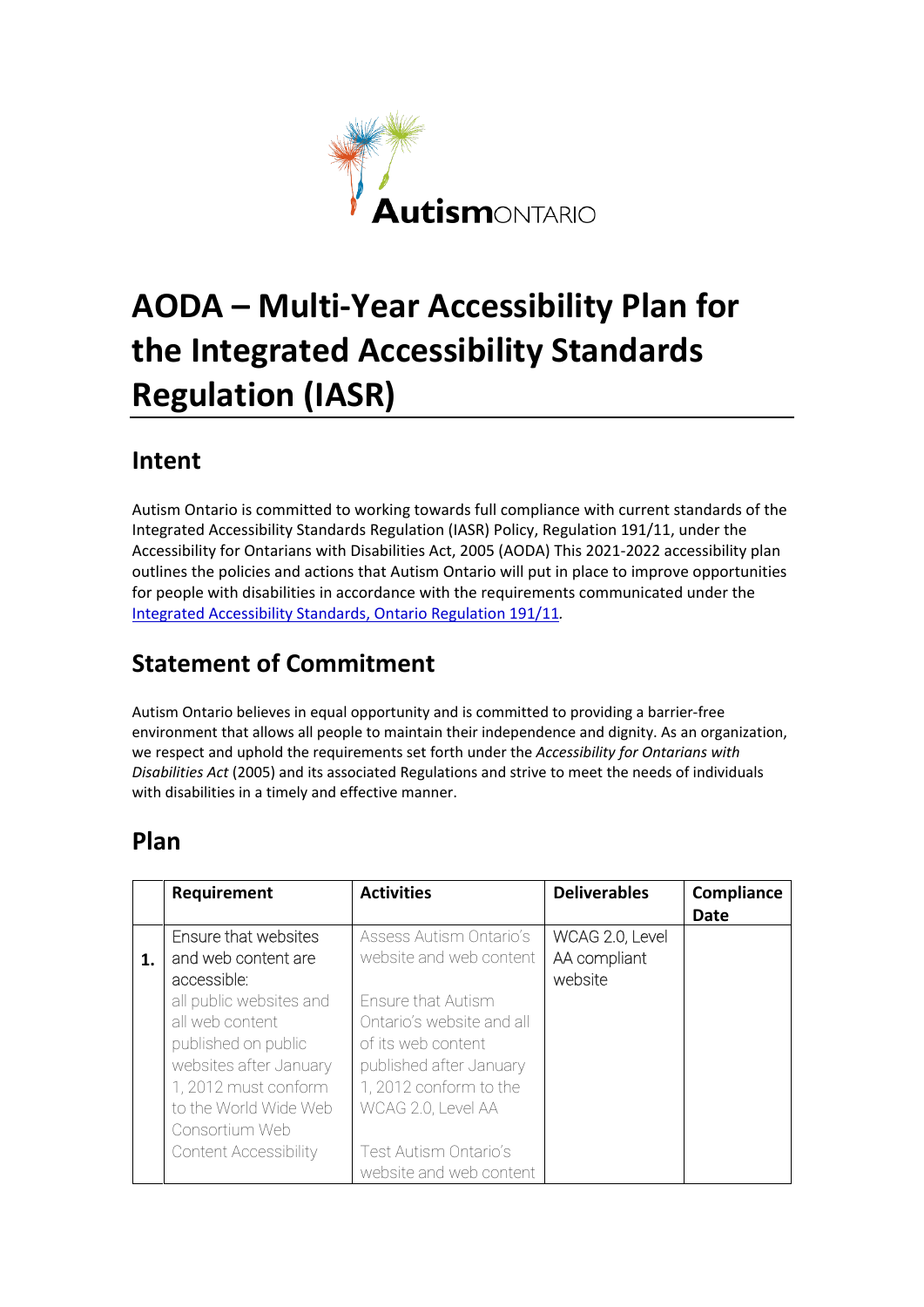| Guidelines (WCAG) 2.0, |  |  |
|------------------------|--|--|
| Level AA               |  |  |

|    | Requirement                                                                                                                                     | <b>Activities</b>                                                                                                                                                                                                                        | <b>Deliverables</b>                                             | Compliance<br><b>Date</b>                  |
|----|-------------------------------------------------------------------------------------------------------------------------------------------------|------------------------------------------------------------------------------------------------------------------------------------------------------------------------------------------------------------------------------------------|-----------------------------------------------------------------|--------------------------------------------|
| 2. | Feedback:<br>Must be able to receive<br>and respond to<br>feedback from<br>customers, employees                                                 | Accept complaints,<br>suggestions and/or<br>compliments in a variety<br>of formats<br>Invite users of our                                                                                                                                | Autism Ontario<br>Customer<br>Service<br><b>Standard Policy</b> | <b>Revised and</b><br>updated July<br>2021 |
|    | and members of the<br>public who have a<br>disability, when asked<br>Mechanisms for<br>receiving feedback<br>must be in an<br>accessible format | services to provide<br>feedback on the way<br>Autism Ontario provides<br>goods and services to<br>people with disabilities in<br>the following ways:<br>in-person<br>by telephone<br>in writing<br>by email<br>Autism Ontario<br>website | Accessible<br>feedback<br>initiatives                           |                                            |

|    | Requirement                                                                                | <b>Activities</b>                                                                                   | <b>Deliverables</b>                                         | Compliance                             |
|----|--------------------------------------------------------------------------------------------|-----------------------------------------------------------------------------------------------------|-------------------------------------------------------------|----------------------------------------|
|    |                                                                                            |                                                                                                     |                                                             | Date                                   |
| 3. | Training:                                                                                  | Create a Training Policy<br>which outlines the steps<br>Autism Ontario will take                    | <b>Training Policy</b>                                      | On-going<br><b>IASR</b> and<br>Ontario |
|    | Training on the IASR<br>requirements that apply<br>to the organization's<br>business       | to fulfill the requirements<br>of the IASR (Working<br>Together: The Code and<br>The AODA)          | IASR and<br>Ontario Human<br><b>Rights Code</b><br>training | Human<br>Rights<br>training            |
|    | Training on the<br>organization's<br>obligations under the<br>Ontario Human Rights<br>Code | Provide ongoing training<br>when new employees<br>begin or when<br>accessibility policies<br>change |                                                             |                                        |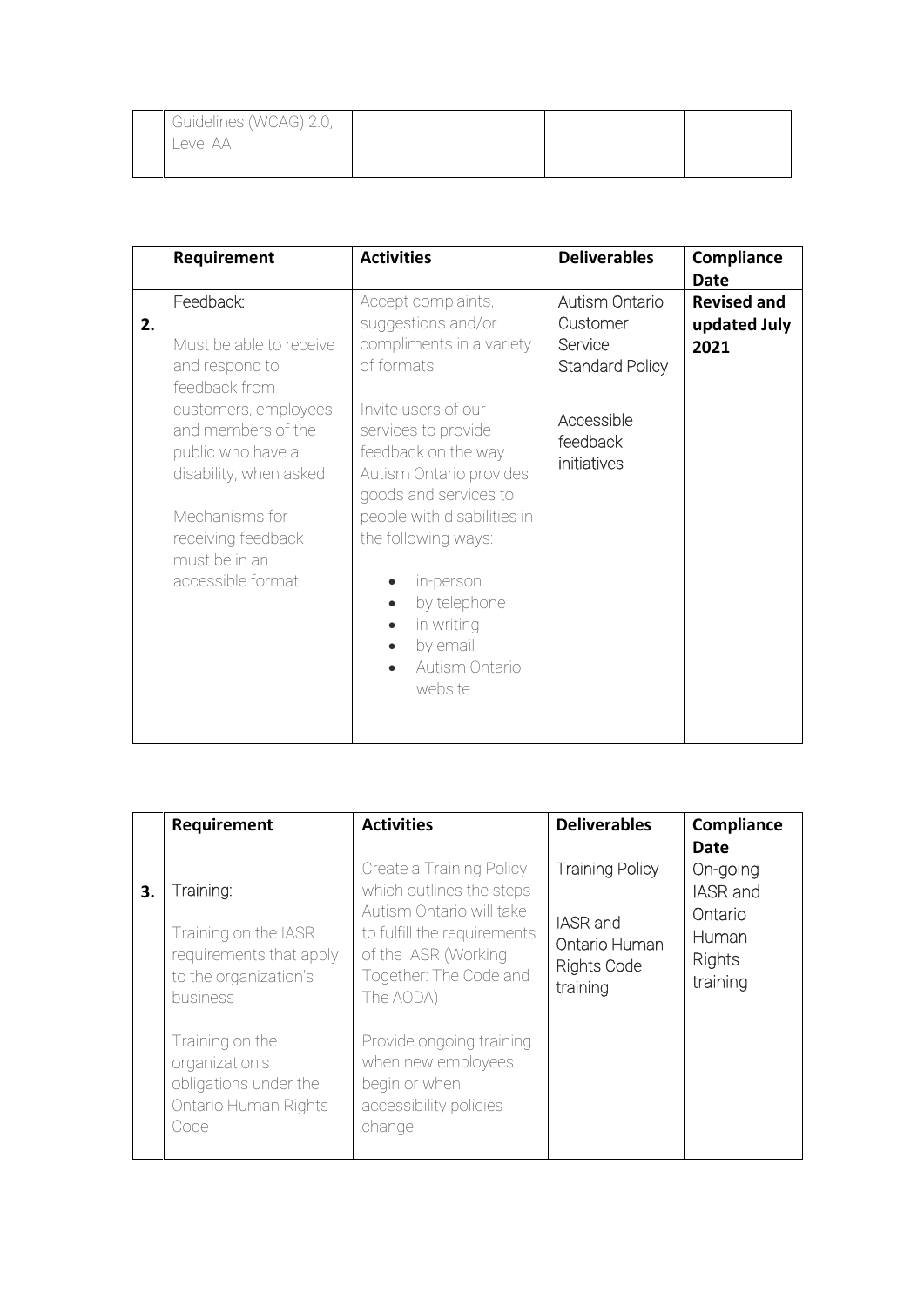| Training must be<br>provided to all<br>employees, volunteers,<br>Individuals involved in<br>developing the<br>organizations' policies<br>and anyone who<br>provides goods and<br>services on the                                     | Maintain records which<br>detail who was trained<br>and when they were<br>trained |  |
|--------------------------------------------------------------------------------------------------------------------------------------------------------------------------------------------------------------------------------------|-----------------------------------------------------------------------------------|--|
| organization's behalf<br>Follow-up: provide<br>ongoing training when<br>new employees begin or<br>when accessibility<br>policies change<br>Keep records of the<br>number of people who<br>were trained and when<br>they were trained |                                                                                   |  |

|    | Requirement                | <b>Activities</b>         | <b>Deliverables</b> | Compliance   |
|----|----------------------------|---------------------------|---------------------|--------------|
|    |                            |                           |                     | <b>Date</b>  |
|    | Establish a multi-year     | Create a Multi-Year       | Multi-Year          | Plan created |
| 4. | accessibility plan which   | Accessibility Plan which  | Accessibility       | July 2021.   |
|    | outlines how the           | outlines how Autism       | Plan                |              |
|    | organization will:         | Ontario will meet its     |                     |              |
|    |                            | accessibility             |                     |              |
|    | Meet its accessibility     | requirements under the    |                     |              |
|    | requirements under the     | IASR, address any         |                     |              |
|    | <b>IASR</b>                | current barriers to       |                     |              |
|    |                            | accessibility and prevent |                     |              |
|    | Address any current        | and remove future         |                     |              |
|    | barriers to accessibility  | barriers                  |                     |              |
|    |                            |                           |                     |              |
|    | Prevent and remove         |                           |                     |              |
|    | future barriers            |                           |                     |              |
|    | Accessibility plan follow- | Review and up-date        | Multi-Year          |              |
| 5. | up:                        | Multi-Year Accessibility  | Accessibility       |              |
|    |                            | Plan every five (5) years | Plan                |              |
|    | The accessibility plan     |                           |                     |              |
|    | must be reviewed and       | Ensure Autism Ontario     |                     |              |
|    | updated every five (5)     | continues to meet its     |                     |              |
|    | years                      | accessibility             |                     |              |
|    |                            |                           |                     |              |